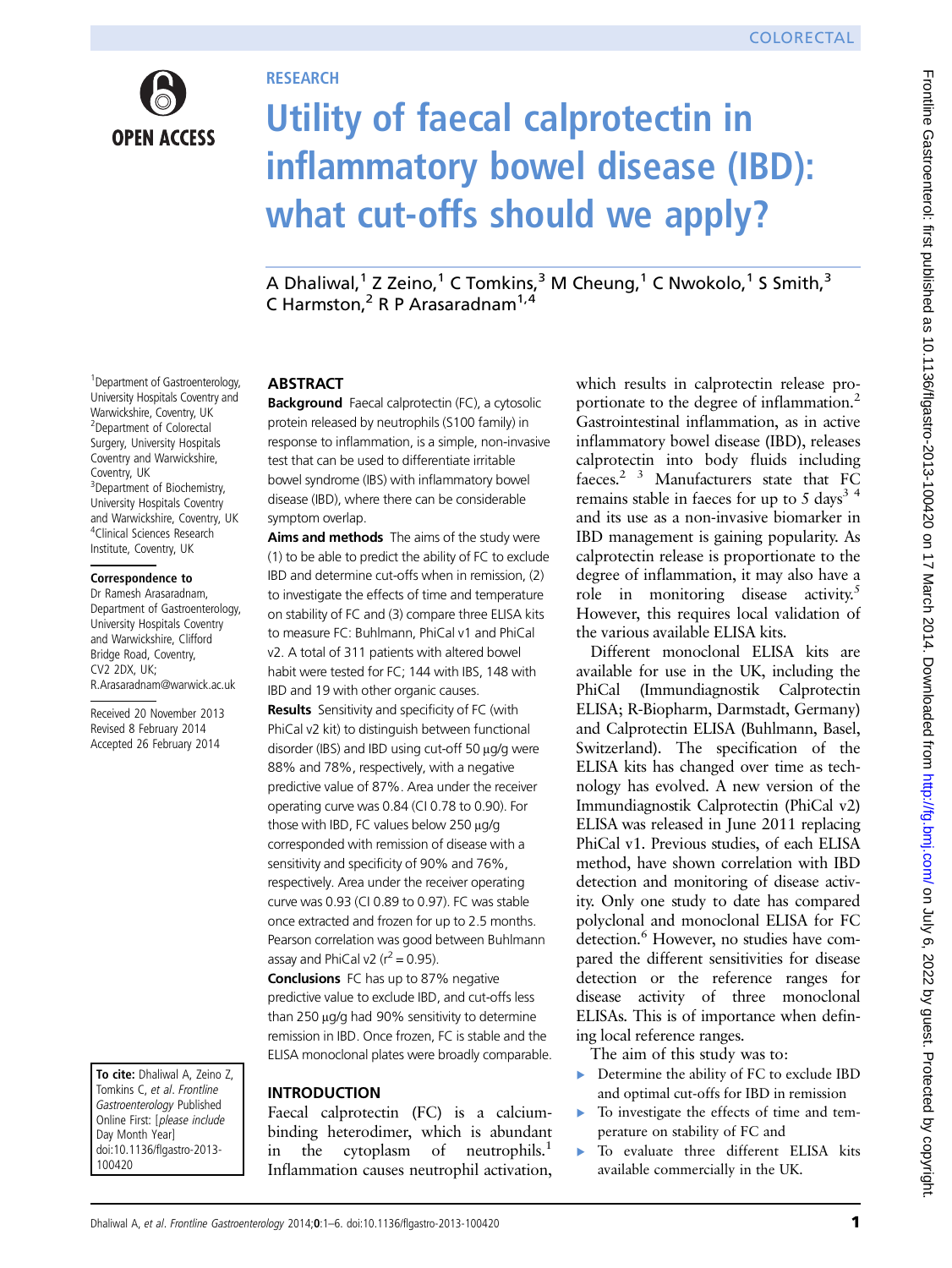### METHODS

This study was conducted at the University Hospitals Coventry and Warwickshire, which serves a population of approximately 500 000. Ethical approval was not required (as determined by the Local Research Ethics committee) as FC testing was already readily available in the UK.

A total of 311 FC samples were analysed prospectively between September 2010 and August 2012 in whom either a functional gastrointestinal (GI) disease (irritable bowel syndrome (IBS) predominant diarrhoea (IBS-D)) or IBD was suspected in a secondary care setting. As per protocol, all patients with IBS-D fulfilled the Rome 11 criteria (n=144) and details of patients with IBD were recorded (n=148); 57 with ulcerative colitis (UC) and 91 with Crohn's disease. There were 19 with other incidental conditions such as diverticular disease and microscopic colitis. All patients had screening for coeliac disease and anaemia.

Those with IBD had endoscopic/histological and/or radiological confirmation of disease and FC testing within 4 weeks. Demographic and clinical details are shown in table 1. Details of patients with IBD and FC levels are shown in table 2. Active disease was defined by presence of active inflammation on endoscopy, confirmed by histology; remission of disease was defined by quiescent disease on endoscopy and no active inflammation on histology.

To determine FC stability, stool samples from four random individuals were selected (one without symptoms and three with diarrhoea). These were received in the laboratory at room temperature within 6 h of voiding. Each was homogenised, then split into aliquots for immediate extraction to compare storage at room temperature and at 4°C for up to 3 days. Additionally, aliquots were also stored at 4°C , −20°C and −70°C and extracted at 1 week, 2 weeks and 6 weeks.

For comparison of ELISA kits, a random subset of nine individuals was analysed using three monoclonal ELISA plates; Buhlmann, PhiCal v1 and PhiCal v2. Three aliquots from each individual were analysed with the three ELISA plates in accordance with storage conditions described above. The updated PhiCal v2 (available only since June 2011) offers additional benefits with a shorter incubation period (30 min vs 1 h), room temperature incubation (versus 37°C shaking) and the use of a liquid stable conjugate.

Table 1 Demographics of patients with IBS and IBD

| <b>Groups</b><br>$(total; n=391)$ | IBS<br>$(n=144)$ | <b>IBD</b> active<br>$(n=88)$ | <b>IBD</b> remission<br>$(n=60)$ |
|-----------------------------------|------------------|-------------------------------|----------------------------------|
| M: F                              | 1:1.9            | 1:1.8                         | 1:2.9                            |
| CRP; mg/L (SD)                    | 13(4.6)          | 15(17)                        | 14(43)                           |
| FC results; $\mu q/q$ (SD)        | 34 (69)          | 674 (480)                     | 92 (135)                         |

CRP, c-reactive protein; FC, faecal calprotectin; IBD, inflammatory bowel disease; IBS, irritable bowel syndrome.

Table 2 Details of FC results in patients with IBD (UC and Crohn's) when active and in remission

| <b>Total IBD</b><br>$N = 148$ | Crohn's<br>(active) $N=57$ $N=34$ | Crohn's<br>(remission) | ШC<br>(active)<br>$N = 31$ | ШC<br>(remission)<br>$N=26$ |
|-------------------------------|-----------------------------------|------------------------|----------------------------|-----------------------------|
| FC results:<br>$\mu$ g/g (SD) | 646 (455)                         | 96 (147)               |                            | 649 (464) 108 (154)         |

FC, faecal calprotectin; IBD, inflammatory bowel disease; UC, ulcerative colitis.

This enabled a direct comparison between the old and the new kits by the same manufacturer.

#### FC sample analysis

For each sample, 100 mg of stool, using a  $10 \mu L$ inoculation loop was weighed and dispensed into an analysis pot. The exact weight was recorded and 5 mL of extraction buffer added. Samples were vortexed for 30 min, in order to ensure dissolution, and then centrifuged using an Eppendorf centrifuge. The supernatant was removed for analysis by ELISA.

#### Data analysis and statistics

Data were compiled into Microsoft Excel for analysis and statistics was performed with SPSS V.17. Specificities, sensitivities, positive predictive values (PPVs) and negative predictive values (NPVs), for diagnosing IBD and when in remission, were calculated at different FC cut-off values. Non-parametric testing was applied to determine differences between groups.

#### Quality assessment

To ensure quality control across the ELISA plates, internal quality controls were run at the end of a plate and compared with the beginning, to minimise interobserver variability. Additionally, samples were also sent for external quality assessment and local results were compared with published data.

#### RESULTS

To distinguish between IBS (non-organic disease) and IBD (organic disease), FC cut-off of 50 μg/g returned a sensitivity and specificity of 88% and 78%, respectively, with a PPV of 79% and a NPV of 87% (table 3). The area under the receiver operating curve (AUROC) was 0.84 (CI 0.78 to 0.90) (figure 1).

However, using cut-off 100 μg/g, sensitivity increased to 97% with a slight fall in specificity to 76% but with a PPV of 75% and a NPV of 97% (table 3). AUROC was 0.88 (CI 0.82 to 0.92) (figure 2).

For those with IBD, FC values below 250 μg/g correlated with remission of disease with sensitivity and specificity of 90% and 76%, respectively. AUROC was 0.93 (CI 0.89 to 0.97) (figure 3). Remission was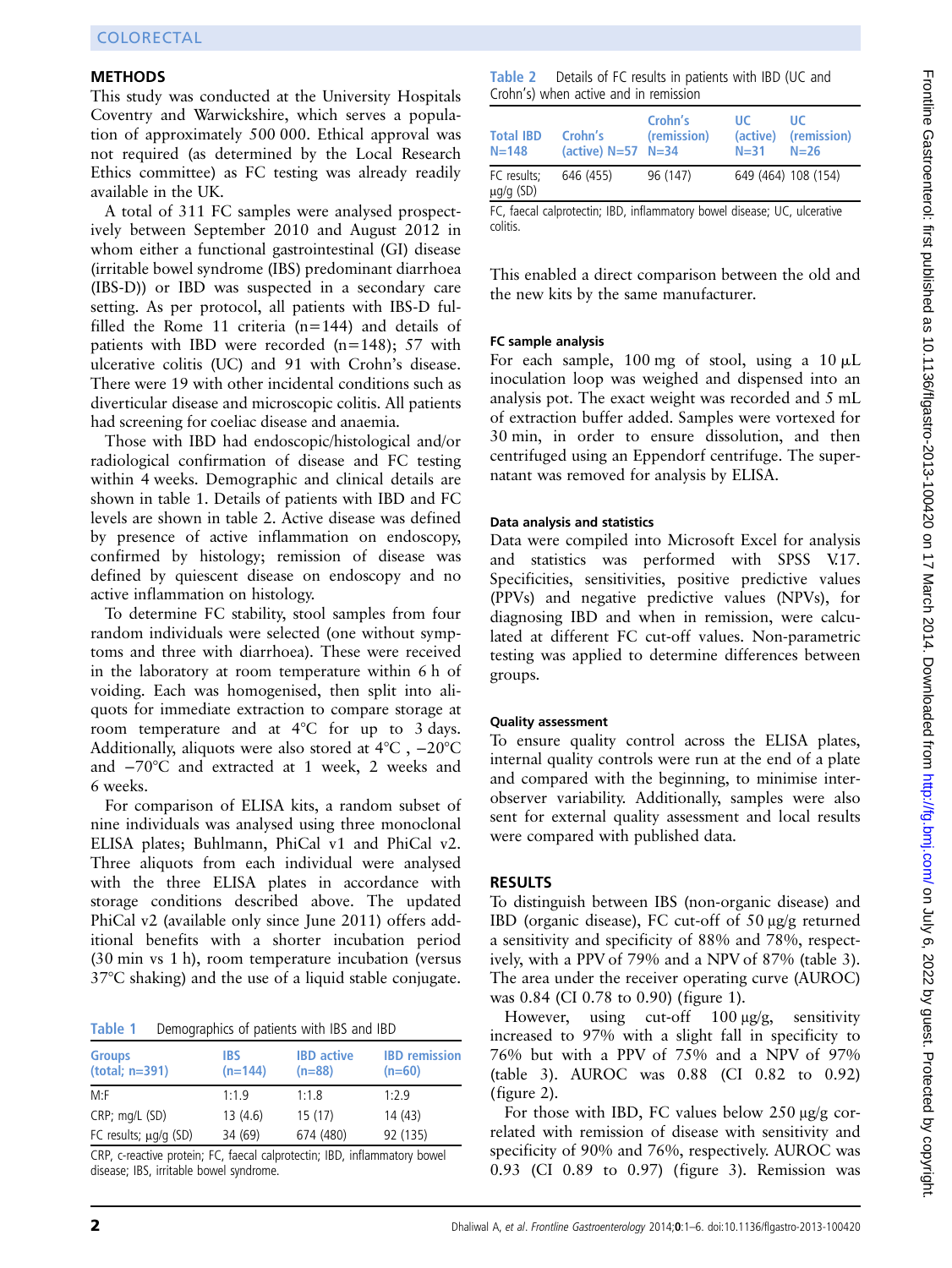Table 3 Sensitivity and specificity at different cut-off ranges to distinguish IBS from IBD and IBD in remission compared with active disease

|                                             | Sensitivity (%) | Specificity (%) | PPV $(% )$ | NPV(%) |
|---------------------------------------------|-----------------|-----------------|------------|--------|
| IBS vs IBD at FC 50 $\mu$ g/g               | 87.5            | 77.7            | 79.2       | 86.5   |
| IBS vs IBD at FC 100 $\mu$ g/g              | 97.2            | 76.3            | 75.3       | 97.4   |
| IBD remission vs active at FC 50 $\mu$ g/g  | 55.2            | 98.9            | 97.0       | 77.4   |
| IBD remission vs active at FC 100 $\mu$ g/g | 72.4            | 95.6            | 91.3       | 84.3   |
| IBD remission vs active at FC 250 $\mu$ g/g | 89.7            | 75.6            | 70.3       | 91.9   |

FC, faecal calprotectin; IBD, inflammatory bowel disease; IBS, irritable bowel syndrome; NPV, negative predictive value; PPV, positive predictive value.

confirmed by quiescent disease on endoscopy and no active inflammation on histology.

FC levels fell significantly when stored at room temperature compared with storage at 4°C, especially levels of FC <100 μg/g. If frozen at −20°C, then FC remains stable even prior to extraction into buffer solution for at least 6 weeks (figure 4). However once extracted into buffer solution, it remains stable for up to 2.5 months at −20°C.

Figure 5, shows FC results comparing the three ELISA monoclonal plates which were broadly comparable. There was good correlation between the Buhlmann and the PhiCal v2 results, with  $r^2=0.95$ (for FC samples  $>250 \mu g/g$ ) and  $r^2=0.72$  (for FC samples <250 μg/g). The PhiCal v2 has a higher upper detection limit (840 μg/g) and greater linearity compared with the Buhlmann ELISA (600 μg/g); data not shown. External quality assurance for our results was comparable with the regional reference centre (figure not shown). The cost of ELISA kits are broadly comparable with PhiCal v2 costing ∼£25/test.

#### **DISCUSSION**

A recent systematic review<sup>7</sup> and meta-analysis<sup>4</sup> have confirmed the utility of FC as a screening tool to identify patients with gut inflammation. Interestingly

ROC Curve  $O.8$ Sensitivity  $\mathbf{o}$  $\bullet$  $0.0$  $0.2$  $0.8$  $0.4$  $0.6$  $1.0$ 1 - Specificity Diagonal segments are produced by ties

Figure 1 Area under the receiver operating curve showing 0.84 prediction for irritable bowel syndrome versus inflammatory bowel disease using cut-off at 50 μg/g.

in the meta-analysis only 30% of adults had confirmatory endoscopic or histological data to confirm inflammation. Our results demonstrate the utility of FC to distinguish non-organic (IBS) from organic (IBD) disease and provide insight into optimal cut-offs to determine when IBD is in remission.

Applying a cut-off level of 50 μg/g demonstrates acceptable sensitivity and specificity to distinguish between IBS and IBD. This does improve further when a cut-off of 100 μg/g is applied. The systemic review by Waugh et al which informed the National Institute of Health and Care Excellence diagnostics assessment group<sup>8</sup> suggests most of the evidence is based on a 50 μg/g cut-off which enables reduction in the number of false negatives and is cost-effective.

Previous smaller studies have shown that FC concentrations correlate with endoscopic findings. $\frac{2}{3}$  Thus, the ability to quantify FC with different severity levels of inflammation enables monitoring using FC to determine treatment response or failure in subjects



Figure 2 Area under the receiver operating curve showing 0.88 prediction for irritable bowel syndrome versus inflammatory bowel disease using cut-off at 100 μg/g.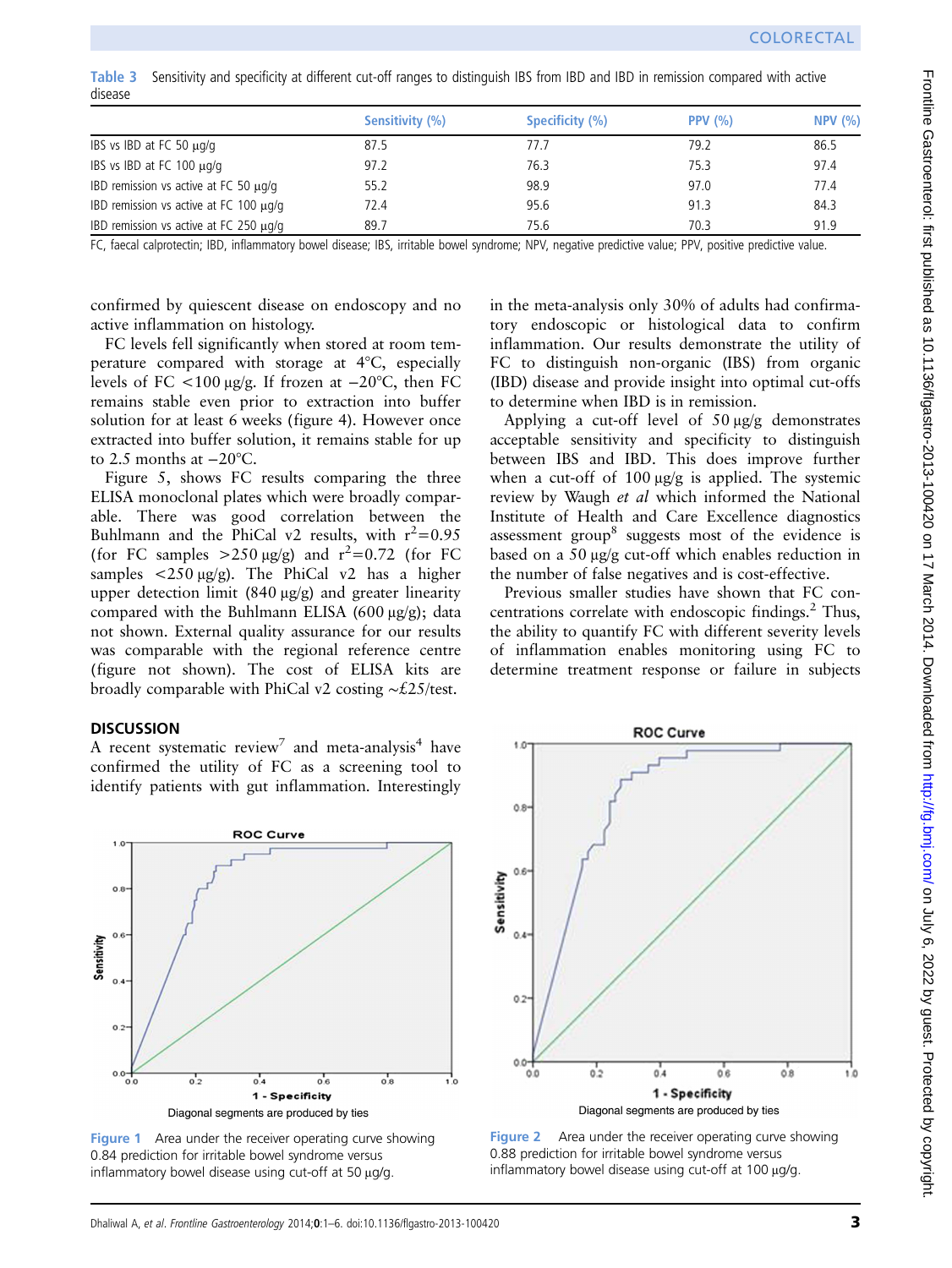

Figure 3 Area under the receiver operating curve (AUROC) for inflammatory bowel disease, active versus remission ROC was 0.93 (CI 0.89 to 0.97).

with active disease who are initiated on new therapy. This may ultimately reduce the need for repeated endoscopic assessments in active colitis. Damms and Bischoff, $9$  in 18 patients, have shown that the mean FC level in those with active IBD was 797. Mdel et al,  $10$  in 25 patients with IBD, suggested a cut-off of 217 μg/g to determine remission of IBD. In this study of 148 individuals, we have shown the optimal cut-off to be 250 μg/g with 90% sensitivity and an AUROC of 0.93. FC levels for those with active Crohn's disease and ulcerative colitis were also broadly similar.

FC levels are influenced by storage conditions. Importantly however, once extracted and frozen, FC remains stable. Both manufacturers (Buhlmann and PhiCal v2) recommend a 'cut-off' FC level of 50  $\mu$ g/g, above which all results are deemed positive. Our data also confirms the presence of improved linearity at higher values. This has specific relevance



Figure 4 Faecal calprotectin levels based on temperature against time prior to extraction into buffer solution.



Figure 5 Comparison of faecal calprotectin values with three ELISA kits (Column 1—Buhlmann, Column 2—PhiCal v1 and Column 3—PhiCal v2).

when monitoring disease activity and treatment response in subjects known to have IBD. On a technical note, the PhiCal v2 ELISA kit has a higher upper limit of detection thus reducing the number of dilution steps for high FC values. This would be an important consideration in monitoring IBD disease activity but less so for distinguishing between IBS and organic disease/IBD. Compared with the older PhiCal v1 (no longer available, superseded by PhiCal v2), it has a shorter incubation period and easier application.

It is worth noting that for the same patient groups the Buhlmann ELISA kit consistently produced higher numerical (∼20%) FC results (figure not shown). This has led some departments to consider revising the cut-off value to, for example, 100 μg/g. Intriguingly, both ELISA kits use the same monoclonal antibody, thus the differences must lie in the buffer solution at the time of extraction, reinforcing our views that this appears to be the critical step when analysing FC.

Although all FC testing (even with different ELISA kits) was performed manually, our findings were comparable with other reported series<sup>1–6</sup> supporting the validity of our results. Moreover, internal and external quality analyses of our technique were acceptable given the low sample numbers and manual pipetting techniques—within the initial validation cohort of 62 individuals. Subsequent automation for improved precision enabled throughput of larger sample numbers with improved coefficient of variance within our laboratory.

C-reactive protein (CRP) and erythrocyte sedimentation rate (ESR) are laboratory investigations which are often employed by clinicians in their determination of probability of patients having an underlying organic bowel disease as opposed to a functional disorder. Using a low CRP cut-off is reported to have improved sensitivity, but poorer specificity, which would lead clinicians to unnecessarily investigate, if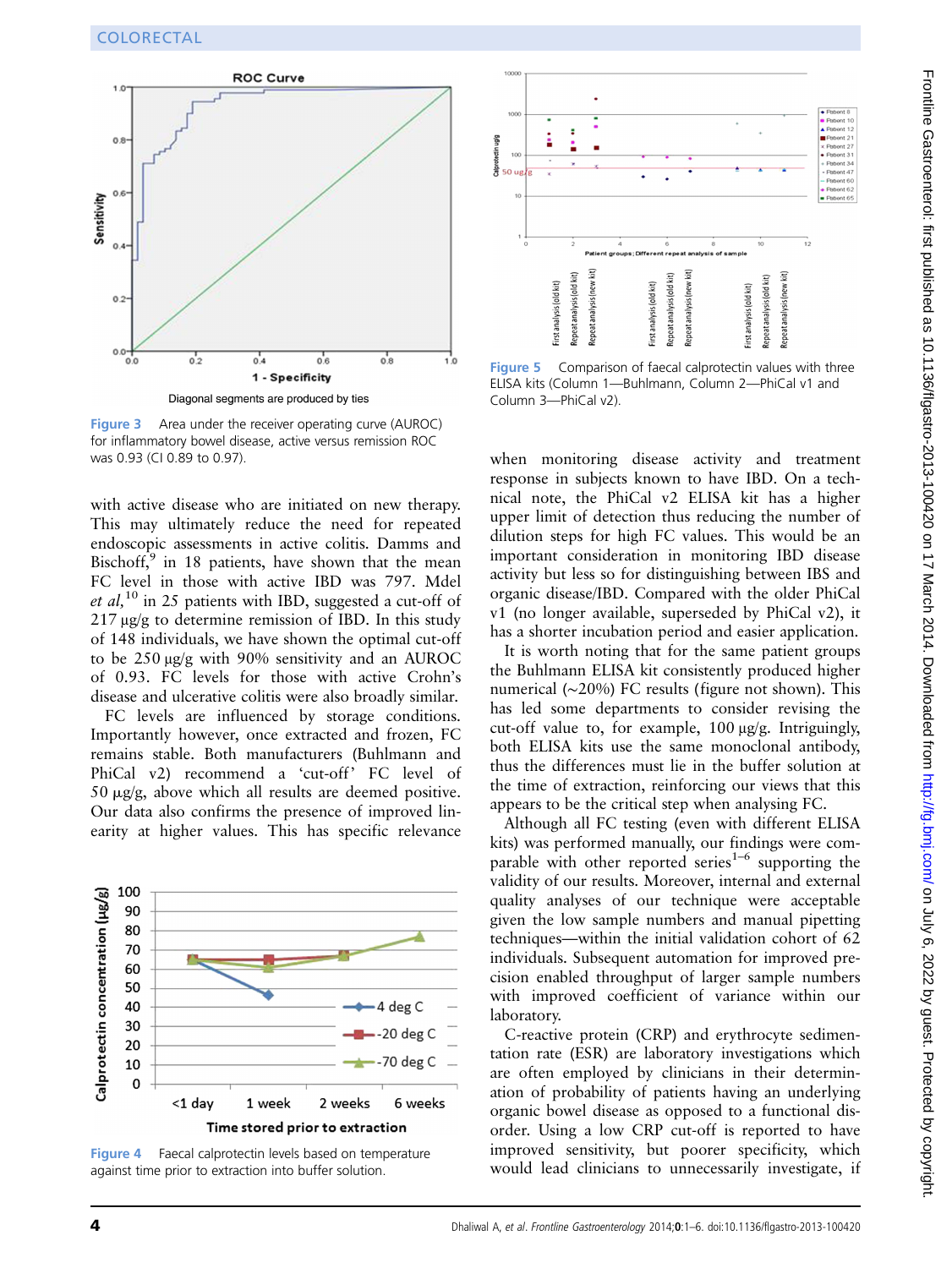used in isolation.<sup>11 12</sup> ESR has been shown, in other studies, to offer little benefit to the evaluation process for those subjects fulfilling clinical criteria suggestive of IBS.<sup>12</sup> Tibble et al reported that abnormal FC had a significantly greater OR using FC to identify IBD (p<0.0001) compared with an elevation in CRP and ESR.<sup>13</sup> Our findings support this earlier result by showing greater sensitivity and predictive ability with FC than with ESR and/or CRP to distinguish between functional and organic disorders. This in turn, aids in monitoring of active exacerbations and remission of IBD.

FC is more cost-effective than non-FC strategies in a diagnostic pathway based on a recent systematic evaluation by the Centre for Economic Based Practice  $2010 \text{ data}^{14}$  Although any quality-adjusted life-year gains were likely to be small due to of the low prevalence of IBD and the high sensitivities of all of the tests, considerable savings could still accrue.<sup>7</sup> Additionally, a recent study of 3639 patients has suggested that the estimated demand for colonoscopies is reduced by 50% with the 50 μg/g cut-off and by 67% with the 100  $\mu$ g/g cut-off, equating to  $\epsilon$ 1.57 million and  $\epsilon$ 2.13 million, respectively.<sup>15</sup>

Overall our data affirms that the use of FC is beneficial in distinguishing between functional GI conditions (IBS) and organic disease (IBD). In those with IBD, a 250 μg/g cut-off aids in determining clinical disease activity. FC testing like β natriuretic polypeptide used in the diagnosis of cardiac failure, is a useful, relatively economical test benefiting primary and secondary care. It helps to sift out those with organic pathology requiring further investigations, and in those with IBD, aids in disease monitoring, avoidance of invasive procedures and reduction of time off work.<sup>7</sup> The study population was carefully chosen to allow us to validate symptoms and assess all subjects with endoscopy. Further studies are now needed to assess the use in a primary care population.

### What is already known on this topic

Faecal calprotectin (FC) has a high negative predictive value to distinguish between organic and nonorganic disease (functional).

## What this study adds

- ▸ FC levels fall at room temperature if stored inappropriately ELISA kits to - measure FC are broadly similar; the extraction process it critical.
- ▸ For those with inflammatory bowel disease (IBD), values of >250μg/g indicate disease activity.
- FC values for active IBD are not lower in Crohn's disease compared with ulcerative colitis.

How might it impact on clinical practice in the foreseeable future

### $\blacktriangleright$  FC testing which is non-invasive, can guide clinicians in managing patients with inflammatory bowel disease.

Contributors All authors contributed to this work. RPA conceived and designed the study. AD, ZZ, MC, CH contributed to writing of the manuscript and data analysis. CT performed the data analysis of faecal calprotectin. RPA, CH, SS and CN revised the paper for intellectual content. All authors discussed the results and implications and commented on the manuscript at all stages.

Competing interests None.

Patient consent Obtained.

Provenance and peer review Not commissioned; externally peer reviewed.

Data sharing statement Further data is available on request from the corresponding author at R.Arasaradnam@warwick.ac.uk.

Open Access This is an Open Access article distributed in accordance with the Creative Commons Attribution Non Commercial (CC BY-NC 3.0) license, which permits others to distribute, remix, adapt, build upon this work non-commercially, and license their derivative works on different terms, provided the original work is properly cited and the use is non-commercial. See: http://creativecommons.org/licenses/by-nc/3.0/

## **REFERENCES**

- 1 Roseth AG, Fagerhol MK, Aadland E, et al. Assessment of the neutrophil dominating protein calprotectin in feces. A methodologic study. Scand J Gastroenterol 1992;27:793–8.
- 2 Aomatsu T, Yoden A, Matsumoto K, et al. Fecal calprotectin is a useful marker for disease activity in pediatric patients with inflammatory bowel disease. Dig Dis Sci 2011;56:2372–7.
- 3 Stríz I, Trebichavský I. Calprotectin—a pleiotropic molecule in acute and chronic inflammation. Physiol Res 2004;53:245–53.
- 4 van Rheenen PF, Van de Vijver E, Fidler V. Faecal calprotectin for screening of patients with suspected inflammatory bowel disease: diagnostic meta-analysis. BMJ 2010;341:c3369.
- 5 Sipponen T, Kärkkäinen P, Savilahti E, et al. Correlation of faecal calprotectin and lactoferrin with an endoscopic score for Crohn's disease and histological findings. Aliment Pharmacol Ther 2008;28:1221–9.
- 6 Malickova K, Janatkova I, Bortlik M, et al. Calprotectin levels in patients with idiopathic inflammatory bowel disease comparison of 2 commercial tests. Epidemiol Mikrobiol Imunol 2008;57:147–53.
- 7 Waugh N, Royle P, Cummins E, et al. Faecal calprotectin testing for differentiating amongst inflammatory and non-inflammatory bowel diseases: systematic review and economic evaluation. Health Tech Assessment 2013;17:xv–xix, 1–211.
- 8 NICE guidelines; Faecal calprotectin diagnostic tests for inflammatory diseases of the bowel; DAP 12; June 2013.
- 9 Damms A, Bischoff SC. Validation and clinical significance of a new calprotectin rapid test for the diagnosis of gastrointestinal diseases. Int J Colorectal Dis 2008;23:985–92.
- 10 Mdel GS, González R, Iglesias FE, et al. Diagnostic value of faecal calprotectin in predicting an abnormal colonoscopy. Med Clin (Barc) 2006;127:41–6. (abstract in English).
- 11 Jellema P, van Tulder MW, van der Horst HE, et al. Inflammatory bowel disease: a systematic review on the value